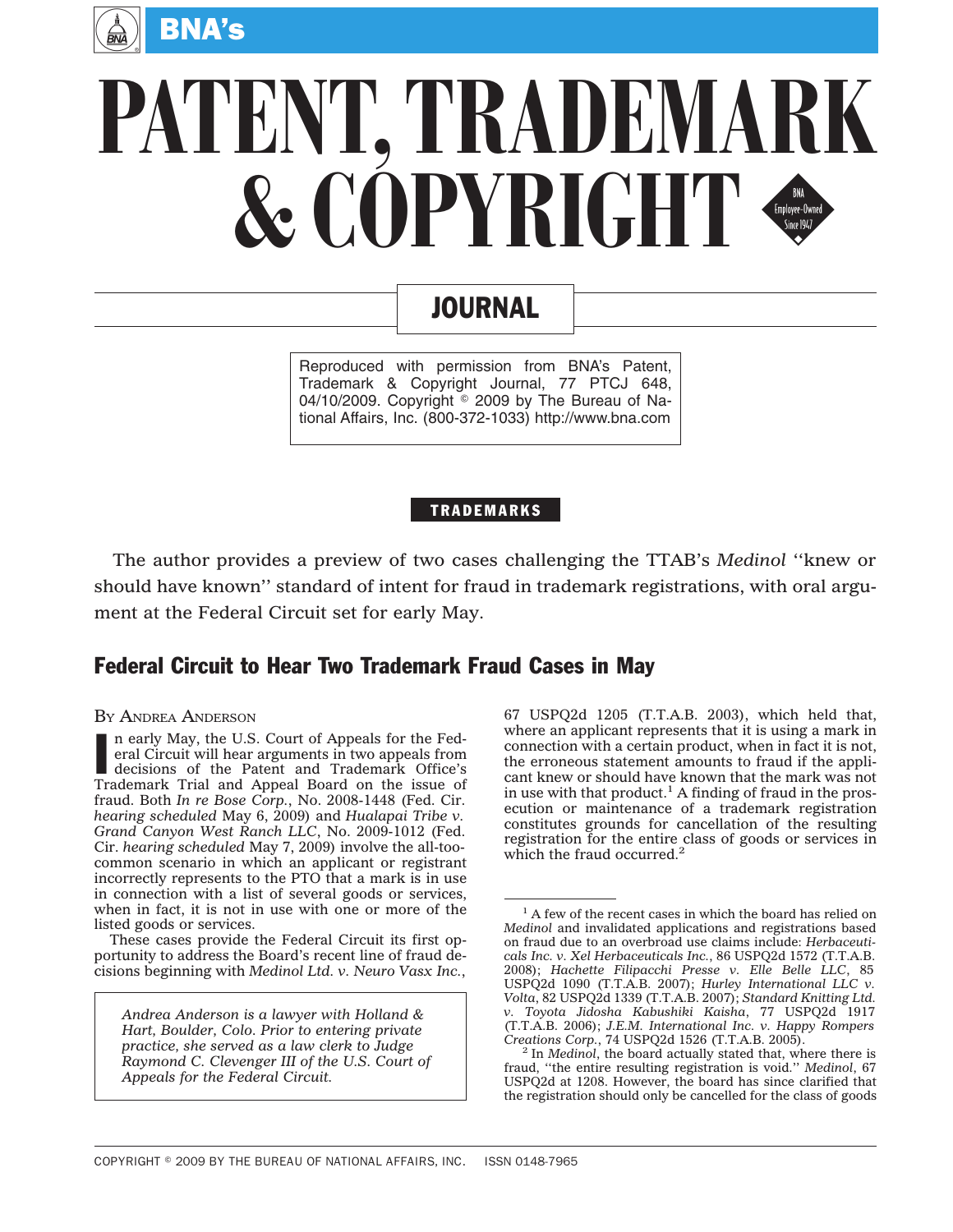#### I. Background on the *Medinol* Line of Cases

The Board's authority to cancel a registration due to fraud is established by the Lanham Act, which provides that a petition to cancel a registration on the ground that it was fraudulently obtained, may be filed at any time. 15 U.S.C. § 1064(3).

The Lanham Act does not define the term ''fraudulently.'' However, the Federal Circuit has found fraud in the procurement or maintenance of a trademark registration where an applicant or registrant makes a statement that is (1) false, (2) made knowingly, and (3) a material representation. *L.D. Kichler Co. v. Davoil Inc.*, 192 F.3d 1349, 1351, 52 USPQ2d 1307 (Fed. Cir. 1999); *Metro Traffic Control Inc. v. Shadow Network Inc.*, 104 F.3d 336, 340, 41 USPQ2d 1369 (Fed. Cir. 1997).

According to a long line of cases, fraud on the PTO must be proved ''to the hilt'' by ''clear and convincing evidence.'' *See Metro Traffic Control*, 104 F.3d at 340; *Marshall Field & Co. v. Mrs. Fields Cookies*, 25 USPQ2d 1321, 1328 (T.T.A.B. 1992); *First International Services Corp. v. Chuckles Inc.*, 5 USPQ2d 1628, 1634 (T.T.A.B. 1988).

Applying this standard, the Federal Circuit and the board have been careful, at least in the past, to distinguish between statements that are merely false, and statements that are fraudulent. Statements, though false, made with an honest and reasonable belief that they are true have not been deemed fraudulent. *Metro Traffic Control*, 104 F.3d at 340; *Kemin Industries Inc. v. Watkins Products Inc.*, 192 USPQ 327, 329 (T.T.A.B. 1976) (''There is, however, a material legal distinction between a 'false' representation and a 'fraudulent' one.''); see also *Smith International Inc. v. Olin Corp.,* 209 USPQ 1033, 1043 (T.T.A.B. 1981) (''If it can be shown that the statement was a 'false misrepresentation' occasioned by an 'honest' misunderstanding, inadvertence, negligent omission or the like rather than one made with a willful intent to deceive, fraud will not be found.'').

Moreover, the board has even found that negligent omissions do not rise to the level of fraud. *See, e.g.*, *Woodstock's Enterprises Inc. (Cal.) v. Woodstock's Enterprises Inc. (Ore.)*, 43 USPQ2d 1440, 1443 (T.T.A.B. 1997) (stating that fraud will not be found where there is an inadvertent or negligent omission); *Cerveceria India Inc. v. Cerveceria Centroamericana S.A.*, 10 USPQ2d 1064, 1066 (T.T.A.B. 1989); *First International Services Corp.*, 5 USPQ2d at 1634 (T.T.A.B. 1988); *Giant Food Inc. v. Standard Terry Mills Inc.*, 231 USPQ 626, 630 (T.T.A.B. 1986).

However, in its *Medinol* decision, the board significantly narrowed the distinction between a false and a fraudulent statement, as it deemed a false statement fraudulent not only where the applicant knew it was false but also where the applicant *should have known* that the statement was false. *Medinol*, 67 USPQ2d at 1209-10.

In *Medinol*, the respondent submitted a Statement of Use alleging use of the mark NEUROVASX for ''medical devices, namely, neurological stents and catheters.'' *Id.* at 1205-06. However, Neuro Vasx had never used the mark with "stents." *Id.* at 1206-07. In defense of its registration, Neuro Vasx claimed that it inadvertently

''overlooked'' stents in the goods description and therefore had no intent to deceive the PTO. *Id.* at 1210.

The board rejected this excuse and cancelled the registration for fraud, stating that ''[t]he appropriate inquiry is not into the registrant's subjective intent, but rather into the objective manifestations of that intent. . . . [I]ntent must often be inferred from the circumstances." *Id.* at 1209. Therefore, "proof of specific intent to commit fraud is not required, rather, fraud occurs when an applicant or registrant makes a false material representation that the applicant knew *or should have known* was false.'' *Id.* (emphasis added.)

The *Medinol* ''knew or should have known'' standard appears to have originated with the Federal Circuit's 1986 decision in *Torres v. Cantine Torresella S.r.l.*, 808 F.2d 46, 1 USPQ2d 1483 (Fed. Cir. 1986). In that case, the registrant owned a registration for the mark LAS TORRES. *Id.* at 47. Although the registrant had actually ceased using the LAS TORRES mark and had switched to the mark TORRES, it filed a renewal application and submitted a specimen showing the LAS TORRES mark, even though neither the specimen nor the LAS TORRES mark was in use. *Id.* at 48.

The Federal Circuit observed that ''the problem of fraud arises because Torres submitted a label that he *knew or should have known* was not in use that contained a mark clearly different from the one in use.'' *Id.* at 49 (emphasis added). The court concluded that this conduct amounted to a knowing attempt to mislead the PTO, sufficient to support a fraud claim and the resultant cancellation of Torres' registration. *Id.*

Critics of the *Medinol* line of cases claim that the ''knew or should have known'' standard essentially establishes a strict liability regime for incorrect statements to the PTO and departs from the board's longstanding position that honest misunderstandings, inadvertence, or negligent omissions do not rise to the level of fraud. In addition, the board's pronouncement that ''intent must often be inferred from the circumstances'' creates some tension with prior case law requiring that fraud be proved by clear and convincing evidence.

The appeals in *Hualapai Tribe* and *In re Bose* both involve scenarios where a trademark owner submitted to the PTO a false statement that it was using a mark with certain goods or services when in fact, it was not. Both trademark owners claim that they reasonably believed that they were using the mark in commerce with the disputed goods or services, and that they did not knowingly make a false statement to the PTO.

Both appeals present the Federal Circuit with an opportunity to clarify its *Torres* decision regarding the circumstances in which the ''knew or should have known'' standard is appropriate and to rule upon whether the clear and convincing evidence required for a showing of fraud may, in some circumstances, be satisfied only by an inference drawn by the fact finder.

#### II. The Current Appeals

#### A. *Hualapai Tribe v. Grand Canyon West Ranch LLC*

The Hualapai Tribe owns and inhabits 108 miles along the southwestern rim of the Grand Canyon in Arizona, where it operates a tourist destination under the mark GRAND CANYON WEST. *Grand Canyon West Ranch LLC v. Hualapai Tribe*, 88 USPQ2d 1501, 1503

or services involved in the fraud. *G&W Laboratories Inc. v. GW Pharma Ltd.*, 89 USPQ2d 1571, 1573-74 (T.T.A.B. 2009).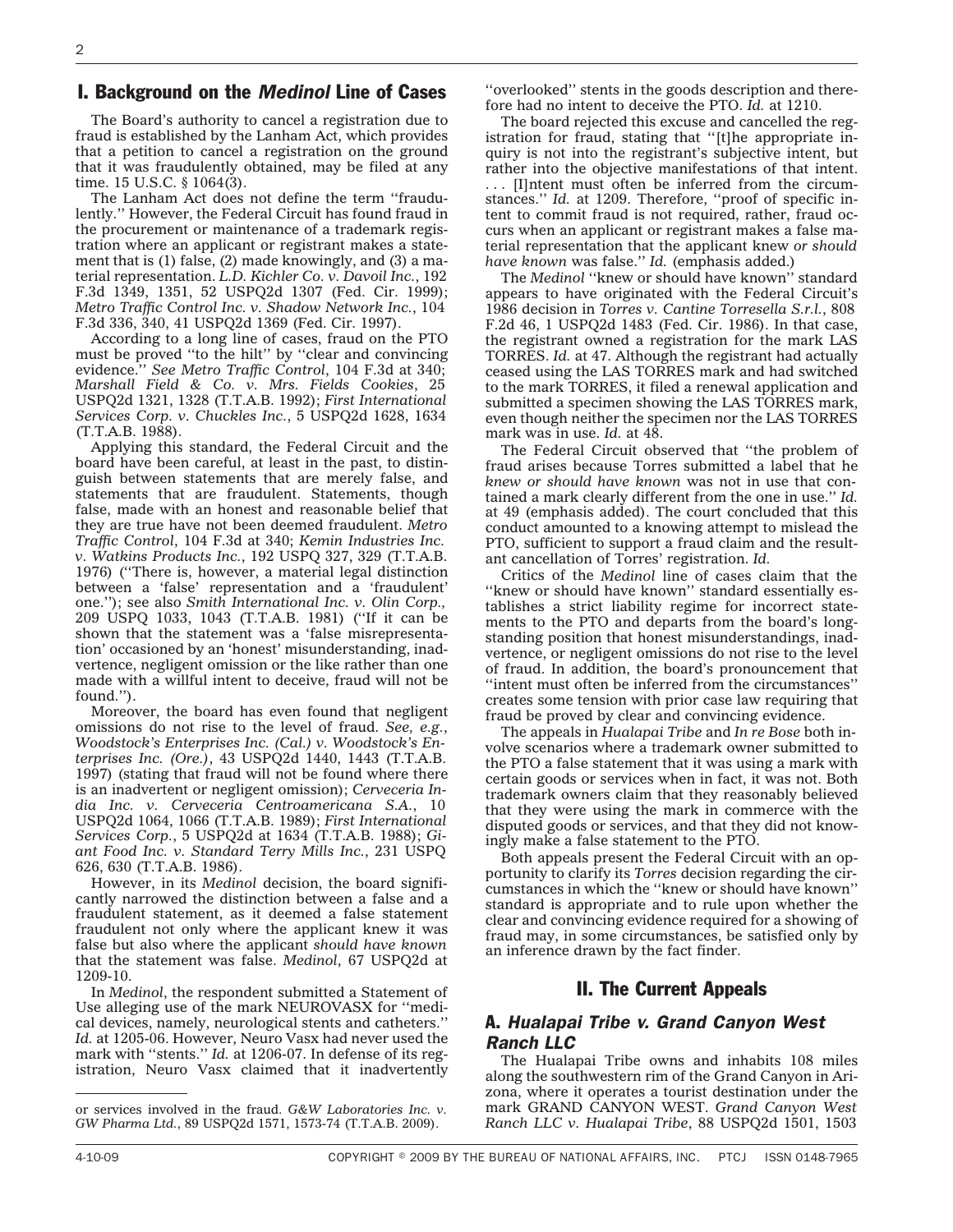(T.T.A.B. 2008) (76 PTCJ 390, 7/18/08). As a part of its business, the tribe provides tours of the canyon by raft, airplane, helicopter, and shuttle bus. *Id.*

On Jan. 23, 2003, the tribe filed a use-based application to register the mark GRAND CANYON WEST in connection with ''airport services; air transportation services; arranging for recreational activities and tours and providing related transportation.''

The examining attorney objected to the wording ''related transportation," as indefinite, and after a conference with the applicant's counsel, suggested the following revised identification in an examiner's amendment: ''airport services; air transportation services; arranging for recreational travel tours and providing related transportation of passengers by air, boat, raft, rail, tram, bus, motorized on-road and off-road vehicles, nonmotorized vehicles featuring bicycles and domestic animals.'' The tribe did not object to the examiner's amendment, and the application proceeded to publication with the revised recitation of services as suggested by the examining attorney. *Id.* at 1508.

Grand Canyon West Ranch LLC opposed the tribe's application on the grounds of descriptiveness and nonuse, claiming that the tribe had not used the mark in connection with ''providing transportation of passengers related to recreational travel tours by means of *rail, tram, non-motorized vehicles featuring bicycles, and domestic animals*.''

In response, the tribe filed an amendment deleting these services because it did not deem them critical to the application. *Id.* at 1507-08. Grand Canyon West Ranch amended its Notice of Opposition to claim fraud, arguing that the deletion of the services from the application constituted an admission that the mark had never been used on these services.

The tribe argued that its application was not fraudulent, because although it was not rendering the disputed services at the time it filed its application, its inclusion of these services resulted from an honest mistake about the Lanham Act's ''use in commerce'' requirement. *Id.* at 1509.

Specifically, the tribe claimed that, because it had attempted, unsuccessfully, to offer horseback rides, bicycle tours, and tractor based tram rides under its mark, it believed that it had ''used'' the mark with these services and therefore that the amended identification of goods was appropriate. *Id.* The tribe also pointed out that the disputed services were included in the application as a result of an examiner's amendment and not as a result of any verified statement made by a representative of the tribe under oath. *Id.*

Notwithstanding these arguments, in a precedential decision, the board applied the *Medinol* standard, and found that the tribe should have known that it was not using the mark in commerce within the meaning of the Lanham Act. *Id.*

As for the tribe's argument that its acceptance of an examiner's amendment was not the same as an affirmative statement under oath, the board stressed that it saw no reason to treat an agreement to an examiner's amendment differently than other cases involving inaccurate claims of use. The board observed that ''[t]he accuracy of the information applicant provided in agreeing to the examiner's amendment was no less critical to the application than the information applicant provided in the application as filed. The integrity of the registra-

tion system rests on the accuracy of the information provided in either form.'' *Id.* at 1510.

The tribe appealed the board's decision to the Federal Circuit, arguing that the board's application of the *Medinol* "knew or should have known" standard was not appropriate since it departs from prior case law, which conditions a finding of fraud upon proof of deceptive intent by clear and convincing evidence. Applying this ''clear and convincing'' evidentiary standard for fraud, the tribe argues that the evidentiary record supports neither the board's finding of an intent to deceive nor the board's finding that the tribe knew or should have known that it was not using the mark in commerce. *Hualapai Tribe*, No. 2009-1012, Appellant's Brief at 22-28.

#### B. *In re Bose*

In *Bose Corp. v. Hexawave Inc.*, 88 USPQ2d 1322 (T.T.A.B. 2007), Bose opposed Hexawave's application to register the mark HEXAWAVE for several electronic components, including amplifiers, tuners, receivers, and antennae on the basis of its previously used and registered mark WAVE for ''radios, clock radios, audio tape recorders and players, portable radio and cassette recorder combinations, compact stereo systems and portable compact disc players.'' *Id.* at 1333.

Hexawave counterclaimed to cancel Bose's registration for WAVE on the ground of fraud, alleging that Bose's Jan. 6, 2001, renewal application falsely represented that Bose was using the WAVE mark in connection with audio tape recorders and players. *Id.* Discovery revealed that Bose had stopped manufacturing and selling audio tape recorders and players some time between 1996 and 1997. *Id.* at 1334-35. However, Bose continues to repair audio cassette players and recorders sent to Bose by their owners, and after their repair, Bose returns the products to their owners *Id.* at 1335.

In response to Hexawave's fraud claim, Bose argued that it was in fact using the mark in commerce within the meaning of the Lanham Act because it transported repaired cassette players back to their owners. *Id.* Bose based its theory on the Lanham Act's definition of ''use in commerce,'' which states ''[f]or purposes of this Act, a mark shall be deemed to be in use in commerce (1) on goods when (A) it is placed in any manner on the goods or their containers . . . and (B) the goods are sold or *transported* in commerce.'' 15 U.S.C. § 1127 (emphasis added). Bose argued that, because it ''transported'' repaired tape players to their owners, under the Lanham Act, it was using the WAVE mark in commerce on these goods. *Id.* at 1335-37.

The board rejected this argument, focusing on the Lanham Act's definition of the term ''trademark,'' which includes ''any word, name, symbol, or device or any combination thereof  $(1)$  used by a person ... to identify and distinguish his or her goods. . . .'' 15 U.S.C. § 1127. The board posited that the insertion of the possessive pronouns ''*his or her*'' before the term ''goods'' indicated the party asserting trademark rights must own the goods being transported in order for their transport to constitute a use in commerce. *Id.* at 1337.

The board also held that it was not reasonable for Bose to believe that the shipment of repaired goods to their owners constituted a use in commerce of the WAVE mark, particularly since Bose could point to no case law supporting its interpretation. *Id.* at 1338.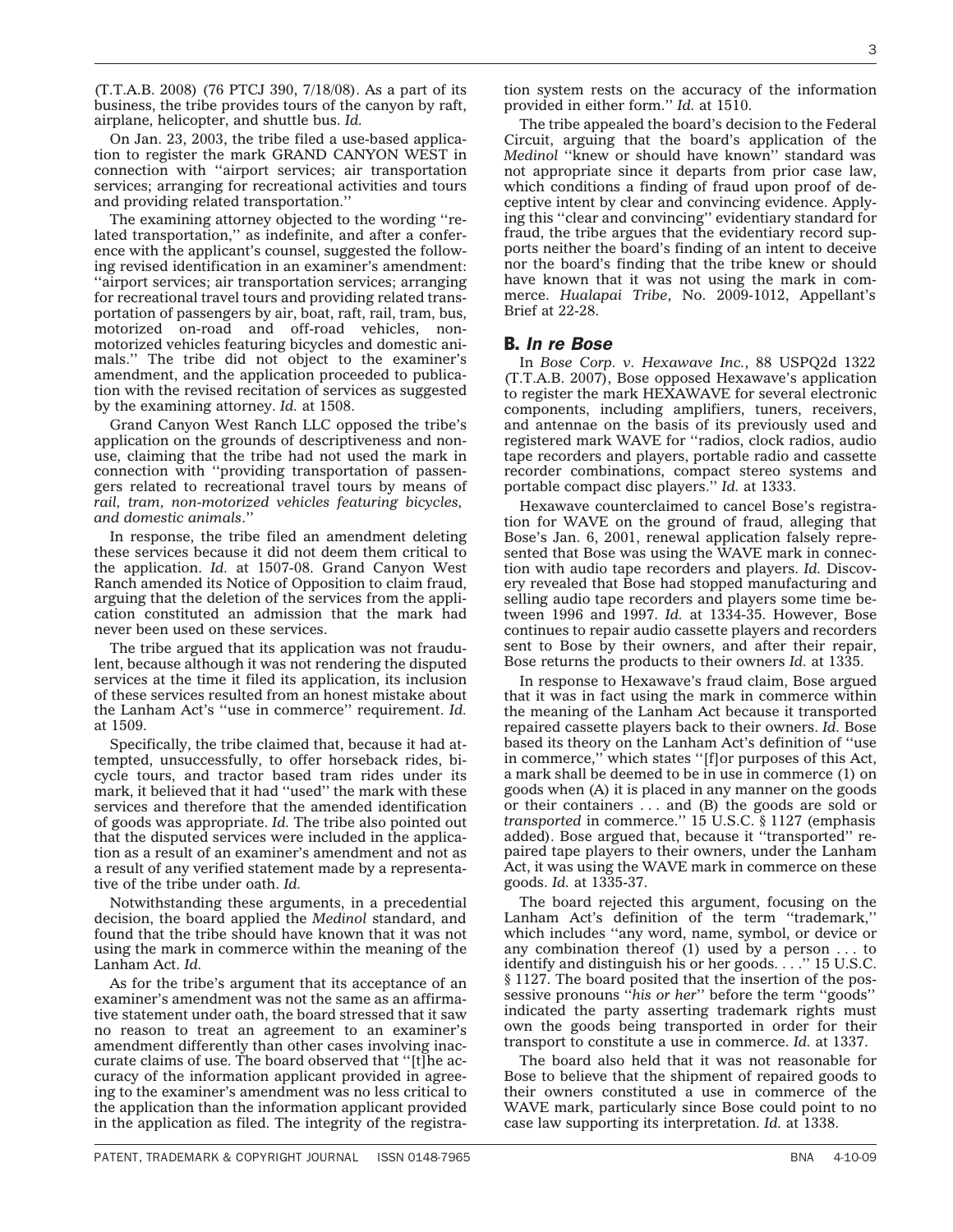The board's hard line approach in this case was probably motivated by its sense that Bose's theory of ''use in commerce'' was nothing more than post hoc rationalization. Bose's general counsel could not recall how he reached the understanding that the transport of repaired goods to their owners constituted a use in commerce under the Lanham Act. *Id.* at 1335.

Moreover, Bose introduced no evidence that it confirmed this understanding with outside counsel before submitting its renewal application. *Id.* In addition, there was conflicting testimony on the issue of whether Bose took any steps at all to confirm that the WAVE mark was in use on tape players and recorders. *Id.*

On appeal, Bose argues that the board erred in its legal conclusion that the shipment of repaired goods did not constitute a use of the WAVE mark in commerce. Alternatively, Bose argues that its belief that it was using the WAVE mark in commerce on tape players and recorders was reasonable, and that the board's finding to the contrary lacked substantial evidence.

Bose does not specifically argue that the board's application of the *Medinol* ''knew or should have known'' standard was erroneous. Nevertheless, Bose asserts that the board's finding of an intent to deceive was not supported by the evidence, particularly in light of the ''clear and convincing'' standard traditionally applied in fraud cases.

Hexawave chose not to participate in the appeal, which the Federal Circuit has recaptioned *In re Bose Corp.* to reflect its ex parte status (77 PTCJ 230, 1/2/09).

#### C. Briefs of Interested Parties

This pair of fraud cases captured the interest and attention of the American Intellectual Property Law Association and the PTO's Solicitor's Office, both of which submitted briefs to the Federal Circuit. However, the solicitor intervened and submitted a brief only in the *In re Bose* case, whereas AIPLA submitted amicus curiae briefs in both cases.

#### 1. AIPLA's Position

In its amicus briefs, AIPLA argues that the *Medinol* line of cases creates a strict liability standard for fraud, departing from the Federal Circuit's fraud jurisprudence, which requires a showing of ''the intent to deceive, or at least a state of mind so reckless as to the consequences that it is held to be the equivalent of intent.''

AIPLA asserts that this strict liability standard is inappropriate because its mechanical application reaches the same result for vastly different degrees of culpability. For example, under the *Medinol* ''knew or should have known'' standard, an applicant who carefully reviews a draft Statement of Use for an application covering numerous goods, but inadvertently overlooks one product on which the mark is not in use, fares no better than an applicant who carelessly signs a Statement of Use without taking any steps to confirm that the mark is in use with any of the goods set forth in the application.

Both knew or should have known that they were not using the mark with a certain good, and under *Medinol*, both of their registrations should be cancelled, despite the differing degrees of culpability. *Id.* at 11-13.

#### 2. PTO Solicitor's Position

In defense of the *Medinol* ''knew or should have known'' standard, the solicitor argues that the standard

reflects the ''well settled rule'' that proof of actual knowledge of falsity or a specific intent to deceive is not required, since such evidence is rarely, if ever available. *In re Bose*, No. 2008-1448, PTO Br. at 18. Therefore, it follows that intent must often be inferred from circumstances.

Reviewing the facts and holdings of several of the board's fraud decisions over the last fifty years, the solicitor demonstrates that the board has inferred an intent to deceive from surrounding circumstances for years, but ''apparently, it was not until *Medinol* that the trademark bar took notice.'' *Id.* at 42.

Citing several recent decisions in which the board declined to find fraud based on a lack of clear and convincing evidence of an intent to deceive, the solicitor attempts to refute the charge that the board's *Medinol* "knew or should have known" standard creates a strict liability regime. The solicitor explains that, although in its role as fact finder, the board may decline to find fraud where there is an ''honest mistake,'' bald assertions of inadvertence or mistake should not be allowed to negate evidence of deceptive intent. Nor should objectively unreasonable misunderstandings of law be given a ''free pass.'' *Id.* at 49. Obviously, any applicant caught in a fraud situation will instinctively argue that the false claim of use was the result of a mistake or based on a misunderstanding of law.

Turning to the specific facts presented by the *In re Bose* case, the solicitor posits that Bose's contention that it is using the WAVE mark in commerce is objectively unreasonable because it is not supported by case law, and because the legislative history of the Lanham Act indicates that ''use in commerce'' contemplates activities related to placing goods on the market. *Id.* at 25.

Therefore, the solicitor urges the Federal Circuit to affirm the board's decision cancelling Bose's registration for fraud.

#### III. Practical Considerations That May Influence the Federal Circuit's Decision

In addition to the legal arguments forwarded by the parties, AIPLA, and the solicitor, three practical considerations may lead the Federal Circuit to conclude that the *Medinol* ''knew or should have known'' standard is appropriate in making determinations of fraud in trademark cases.

First, unlike the sometimes technical and subjective issues related to the disclosure of prior art in patent cases, the issue of whether a mark is in use with certain goods is usually fairly straightforward: either it is or it isn't. All that is usually necessary to confirm use of the mark is a simple inquiry to the appropriate business people or an examination of a catalog or Web site.

Consequently, in light of the relatively objective and uncomplicated nature of the determination of use, the Federal Circuit may feel justified in demanding complete accuracy and truthfulness in any statements regarding use of a mark.

Second, the Federal Circuit is keenly aware that the PTO's limited resources prevent it from independently verifying allegations of use and other critical information. Therefore, the federal trademark registration system depends upon the accuracy of information that applicants and registrants provide to the PTO. Based on this practical reality, the Federal Circuit may have little